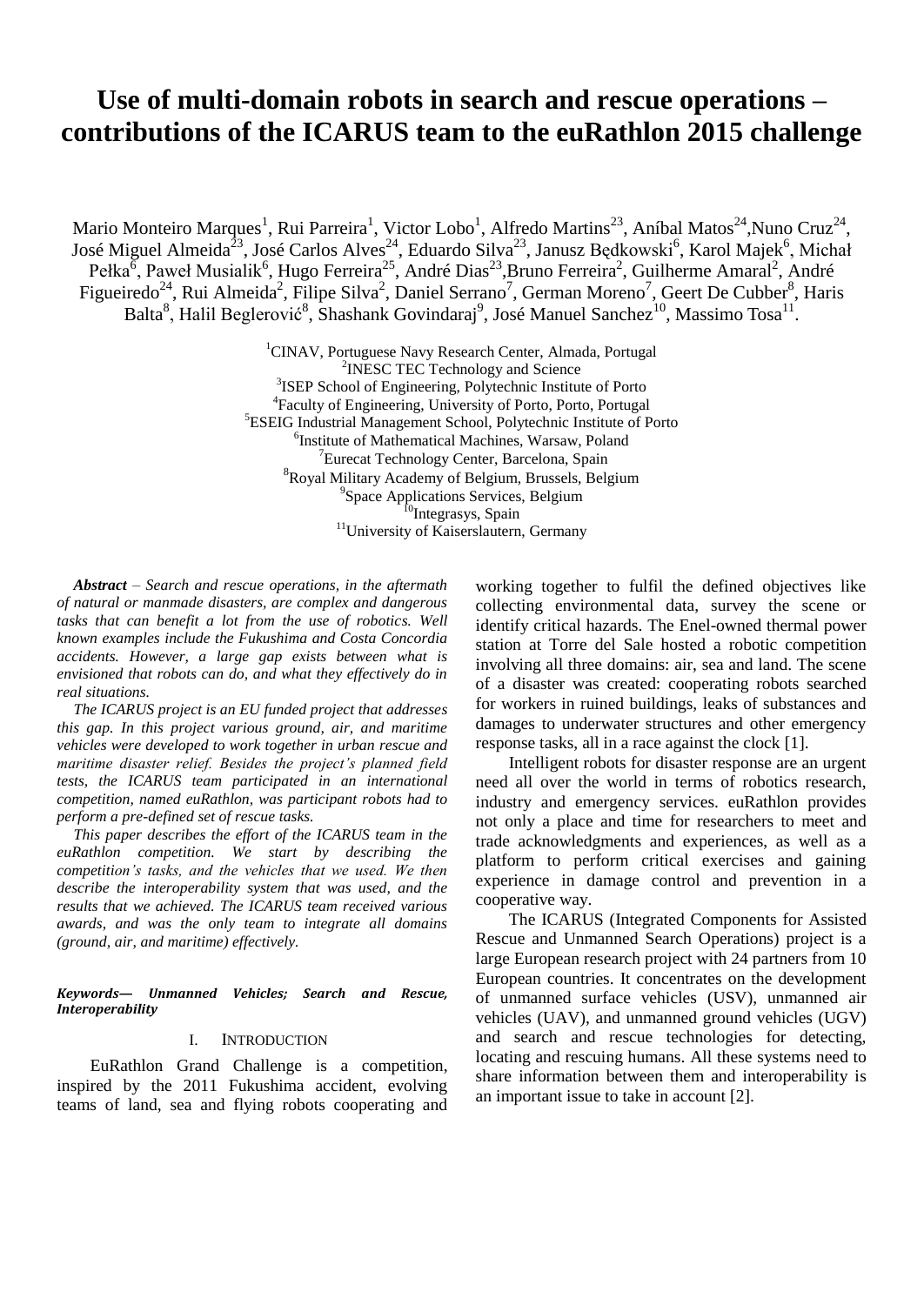ICARUS Team brought to this event the LIFT VI, ROAZ, MARES, TEODOR and indoor oriented SUGV.

The remains of this paper are organized as follows: in Section II, we present the description of the scenarios. Section III, we describe the adaption strategy used in ICARUS vehicles. Section IV presents the air component. In section V we describe the sea component. In section VI the land component is presented. In section VII the results of integrating data are described. Finally we present some conclusions.

## II. DESCRIPTION OF THE SCENARIOS

The scenarios are defined in three different categories: The Grand Challenge; Sub-Challenge and Trial.

The Grand Challenge consists of a three-domain scenario sea $(S)$ , land  $(L)$  and air  $(A)$  with three mission goals:

- Mission A: search for missing workers.
- Mission B: Reconnaissance and environmental survey of a building.
- Mission C: Pie inspection and stemming the leak.

To fully accomplish the Grand Challenge, the three missions should be completed within 100 minutes. As important as time limit, team strategy on how to use their robots played an important role on the mission success.

The Sub-Challenge is a two-domain scenario which are similar to the GC scenarios although with slight differences:

- Sub-Challenge  $(L+A)$ : survey the building and search for a missing worker.
- Sub-Challenge (S+A): Pipe inspection and search for a worker.
- Sub-Challenge  $(L+S)$ : Stem the leak.

The scoring takes into account not only the time limit, but also how well a robot performs in a specific task and how good a robot performs in terms of autonomy.

The Trials are divided in two for each domain: two land trials, two sea trials and two air trials.

## III. INTEROPERABILITY

Interoperability may be defined as the capability of robots to operate in synergy for the execution of assigned tasks by sharing data, intelligence and resources. To ensure interoperability, ICARUS proposed the adaptation of the different platforms to a single standard interface [\[3\].](#page-6-0) The ICARUS standard interface then, acts as the glue among the different technologies of the ICARUS team [\[4\].](#page-6-1) It is based on the Joint Architecture for Unmanned Systems (JAUS) which is fairly aligned with the ICARUS purposes.

To be interoperable with the ICARUS team, a new system can directly integrate this interface. However, most robotics platforms currently are based on either

proprietary or open-source middleware's. To integrate a new system then, an alternative is to implement an adapter to the robot-specific middleware. Figure 1 illustrates both cases: robots A and B are using their own middleware while robot C is natively integrated.

ICARUS developments are heavily based on the end-users feedback. According to end-users, SAR teams (search and rescue teams) are irremediably faced with a massive overload of work, so "sacrificing" people to operate the robotic tools is not an easy compromise. Therefore, a single Standard Command, Control and Intelligent (C2I) system was developed to operate the different systems in a mission.

The ICARUS project has validated the interoperability standard through a sequence of trials where the different collaboration between robots where tested at task and mission level. An initial integration of each unmanned platform and the C2I served as a



**Figure 1 - ICARUS robots integration strategy**

benchmark for verification of the ICARUS standard interface.

In the end, all vehicles, in all domains, were tasked and controlled using a single ICARUS Console, and a common communication system. This is a clear step forward and simplifies greatly the operations and training process of rescue personnel. After corrective actions were applied, interoperability between ICARUS platforms was validated in real operations on search and rescue scenarios.

For ICARUS, the euRathlon competition was a further opportunity to validate the developments of the project in a realistic scenario that was not specified and prepared by the project itself. EuRathlon also allowed demonstrating how easily a robot can be integrated in the ICARUS network. Two new robots were used by the ICARUS team. TEODOR, a large ground robot provided by RMA and MARES an underwater robot provided by INESC.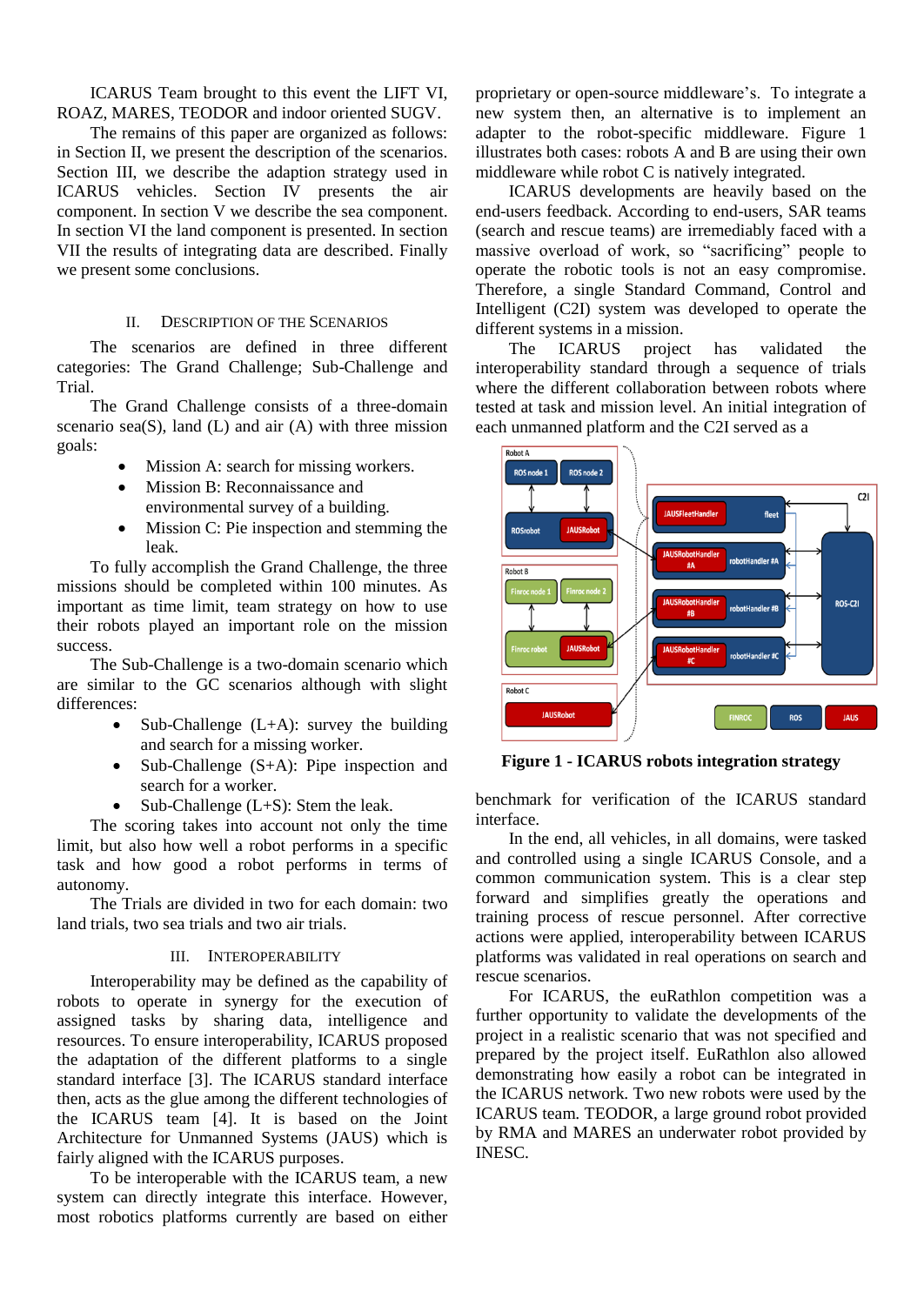# IV. AIR COMPONENT

ICARUS follows a collaborative multi-stage approach for the aerial assessment of the disaster zone with multiple and complementary aerial systems (fixedwing and outdoors and indoors multirotors). However, only one of the aerial systems could participate in euRathlon according to the rules of the competition: an autonomous outdoor coaxial quadcopter. The platform is called LIFT VI (Figure 2) and has been developed by Eurecat-ASCAMM Technology Center to satisfy the needs of Search and Rescue operations.



**Figure 2 - ICARUS team UAV**

LIFT IV has a 855 mm diameter and weights 4.3 Kg. The propulsion chain has been optimized to maximize the payload capacity  $(3.8)$ endurance (approx 40



**Figure 3- Eurecat MAV Copilot**

minutes) and wind resistance (up to 35 Km/h). The system incorporates the Eurecat "Copilot" as illustrated in Figure 3 which is a payload designed specifically for Search and Rescue operations, integrating an onboard computer, a stereo vision-inertial sensor, a thermal imager (FLIR Tau2), and a mechanism to deliver survival kits to the victims. These features allow the automatic detection of victims, obstacle avoidance, fast mapping, 3D reconstruction and other added value functionality. All sensor data is automatically available at the C2I. The following image (Figure 4) shows the real time detection of the "Unblocked entrance" on the quadrotor.



**Figure 4 - Unblocked entrance detected on thermal and visual camera**

#### V. SEA COMPONENT

The sea component used the ROAZ autonomous surface robot (Figure 5) and the MARES autonomous underwater vehicle (Figure 6). These two robotic systems provided complementary capabilities for the sea challenges and were used in cooperation.

The ROAZ unmanned surface vehicle is a 4m long, 2m wide catamaran type of vessel with electric propulsion capable of operating at sea. Its navigation system uses an on board fiber optic (FOG) INS system and a precise RTK GPS receiver thus allowing for accurate geo-referencing of sensory data [2].

On board processing capabilities allow not only for control, navigation and mission execution but also for sensor data processing such as autonomous detection of mission relevant events.

The vehicle as a set of surface mounted sensors (mounted on the bridge in Figure 5) such as visible spectrum and infrared cameras, a RADAR and a LIDAR sensor for close range environment modelling.

Underwater, it carries a single beam echo sounder, a multibeam and a side scan sonar. These sensors are used for seabed 3D modelling and bathymetry tasks.



**Figure 5 - ROAZ Unmanned Surface Vehicle**

The MARES (Modular Autonomous Robot for Environment Sampling) autonomous underwater vehicle is a 1.5 meter long, 20 cm diameter vehicle capable of hovering operations with an 10hr of autonomy and diving up to 100m. This highly manoeuvrable vehicle has a digital video camera with on-board video processing. It also possesses a downward looking echosounder, a pressure cell and a inertial measurement unit, as basic navigation sensors. An acoustic LBL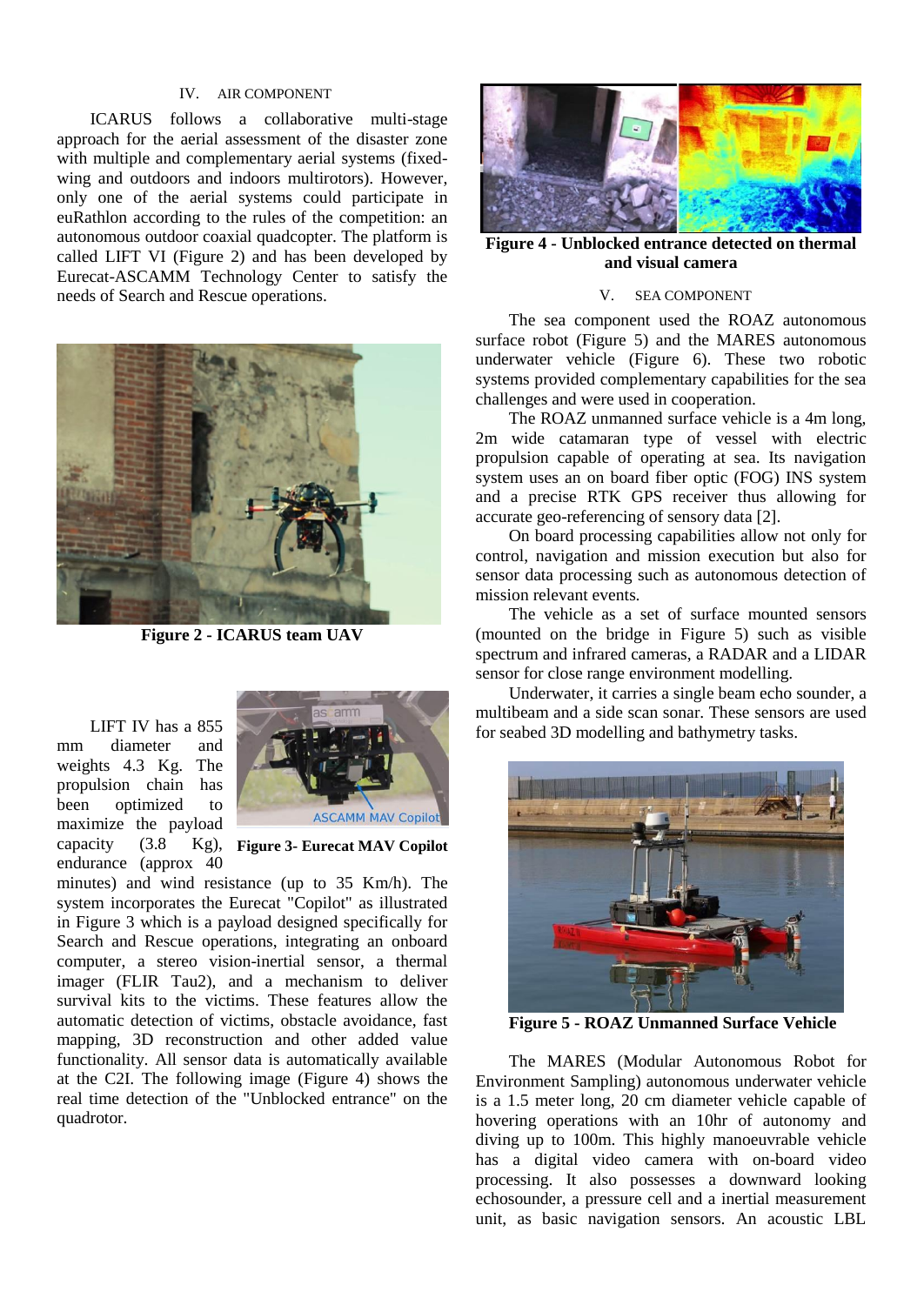navigation system can also be used for geo-referenced operations.



**Figure 6 - MARES Autonomous Underwater Vehicle**

ROAZ unmanned surface vehicle provided an initial survey of the area providing an initial bathymetry map along with possible points of interest to be searched by the AUV. This allowed for a relative fast coverage of the area and also was used as an input for the MARES AUV mission definition.

After the initial survey, MARES starts its mission diving already near one of the possible points of interest. With the on-board camera an underwater survey is performed and automatic detection of the relevant targets (human victim, plume leaks or piping structures in this case) is performed. All the logged images are georeferenced using information from the AUV navigation system, thus allowing the posterior location of the targets.



**Figure 7 - Initial survey map made by ROAZ USV in one of the trials**

In the previous figure (Figure 7) one example of one of the initial multibeam surveys is presented. The map shows the location of possible underwater structures of interest signaled in red.

On the following picture (Figure 8) an image taken by the AUV of one of the required targets (pipe entrance) is shown. The timestamp of all the data allowed for position correlation and location of the targets.



**Figure 8 - Underwater pipe structure image taken by MARES AUV**

## VI. LAND COMPONENT

The land component of ICARUS team consists of two mobile platforms: heavy, outdoor oriented TEODOR and indoor oriented SUGV. During a mission the platforms cooperate to fully utilize strong points of both. TEODOR is equipped with a mapping system dedicated for gathering 3D data about the mission area. The system consists of rotating SICK LMS 500 scanner and LadyBug spherical camera. The data provided by the system are 3D point clouds and spherical images. Images are recorded during full robot operation while 3D data are gathered in stop-scan fashion.

During the competition TEODOR was responsible for transporting the SUGV and gathering data about the mission area. Transportation was done by using a custom made trailer that automatically disconnected from TEODOR when SUGV moved away from it. The whole setup is shown in Figure 9. After release SUGV's main tasks is to perform inspection of indoor area and cope with and manipulation tasks required. This vehicle also uses tracks but is very nimble, and is equipped with a long arm manipulator capable of fine movements to pick up objects or manipulate valves.



**Figure 9 - ICARUS team land components: TEODOR (the green tracked vehicle), and SUGV (the orange vehicle in the trailer).**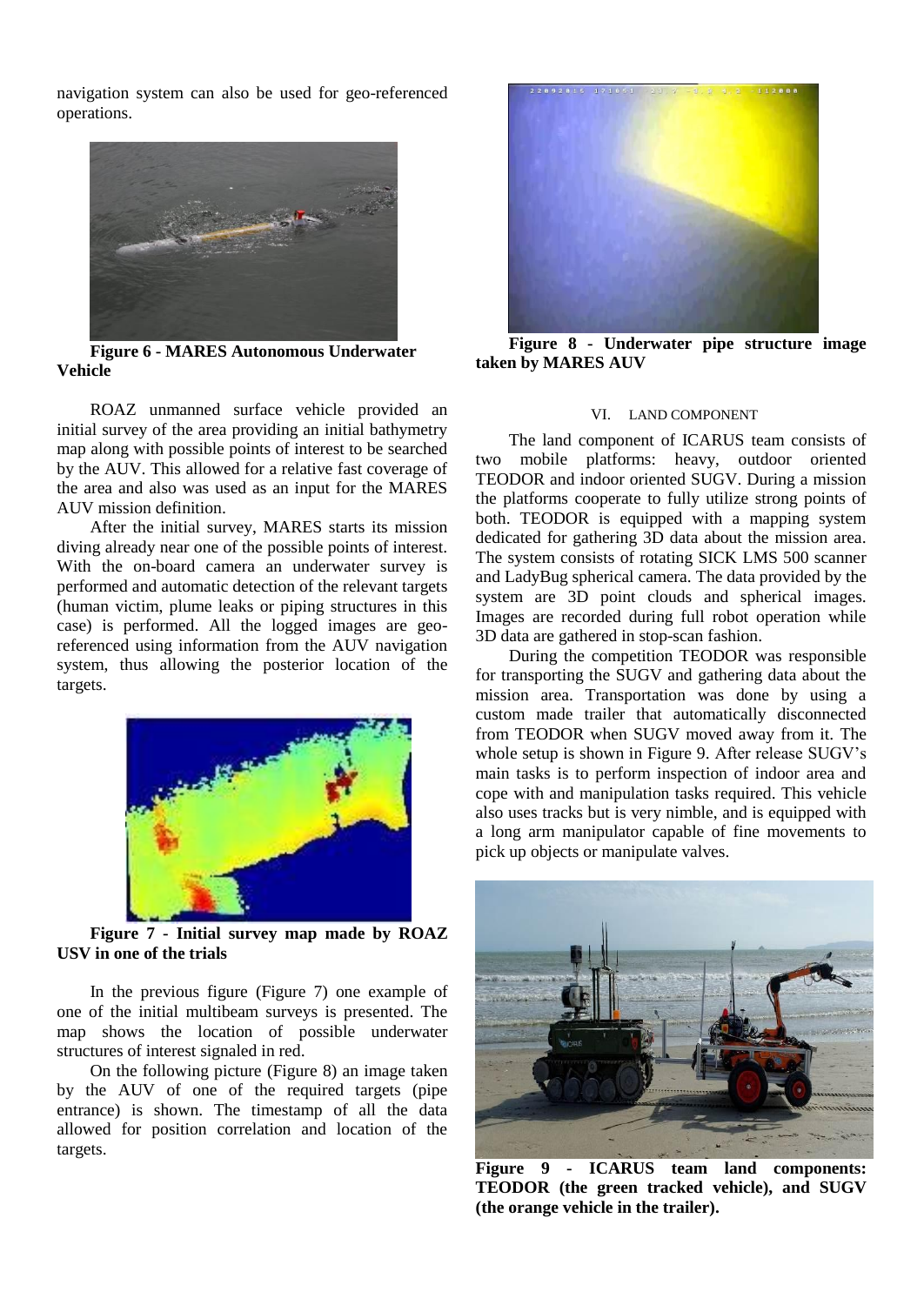After releasing the smaller robot TEODOR's main task was to create a 3D map of the outdoor section of the mission area. The map is built online during robot operation. To achieve online operation single 3D scans have to be down-sampled (from ~300.000 to 3.000 points). An unfortunate side-effect of this approach is lower accuracy of the 3D model. This mapping framework can enhance the map in posts-processing, after the mission. Enhanced maps can achieve accuracy of up to 1 cm and have a density similar to densities of single scans.

One of the most important side tasks in the competition was detection of OPI's in the mission area. With ground platforms an approach with 3 separate layers was used:

- Automatic detection the cameras of the robots were connected to automatic detection software that recorded found OPI's in kml file.
- Operator detection robot operators were equipped with tools for reporting and identifying OPI's. The tools allowed user to place the OPID on a georeferenced map and saved info in kml file
- Post-Processing detection final layers of detection was done in post-processing by analyzing recorded LadyBug stream for potential omitted OPI's. This approach proved to be especially successful for OPIs that were in places with limited visibility.



**Figure 10 - Example of automatic OPI detection in image**.



**Figure 11 - Spherical image from Ladybug camera**

The main problem the ground platforms faced was communication. Both platforms used a 2.4 MHz WI-Fi connection. This significantly lowered the reliability of the connection for higher ranges and indoors. Use of repeaters did not significantly improve the situation. Major improvement was noticed after changing part of the robot's antennas so as to better use reflections instead of direct signals.



**Figura 12 - Traversability map generated based on single scan; red – non-traversable, green – traversable**

TEODOR platform is able to operate in semiautonomous modes during mapping. The approach used is based on 3D point cloud data. Path to new scanning position is computed based on the last scan. In that mode robot travels about  $2 - 3$  meters between scans. This distance is one of key parameters. Operator is able to define waypoints in latest local scan. During autonomous operation the system goes through following steps in a loop:

- Scan of environment Laser scanner needs to perform full revolution. It takes about 10 seconds.
- Point cloud registration Latest scan is localized and matched to previous scans. After this step robot is localized, and consistent map of environment is updated.
- Scan cropping, subsampling and normal vector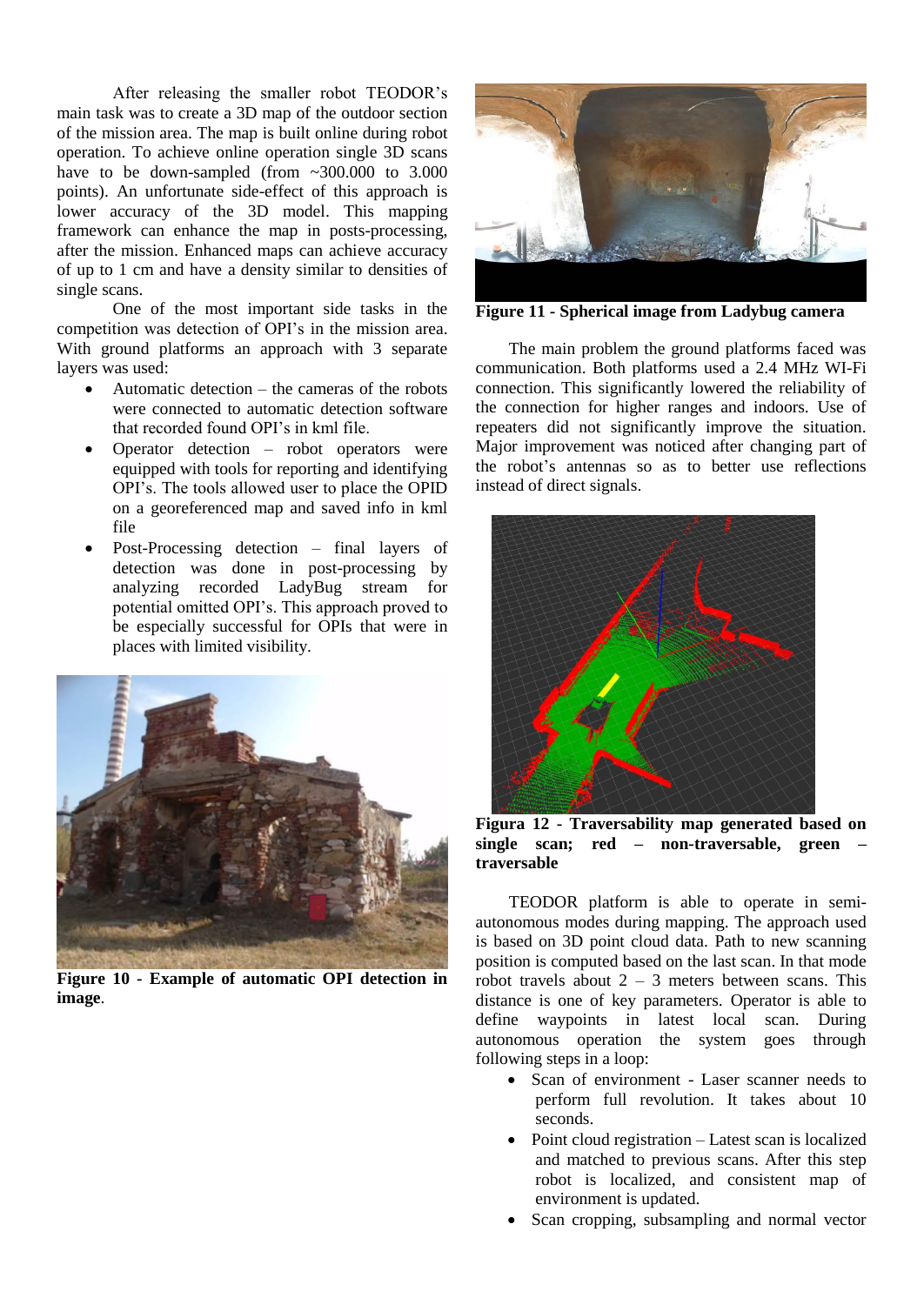computation - In this step the scan is cropped to remove points which are not important (higher than robot) for traversability reasoning. Point cloud is also down-sampled to achieve uniform density, which is important for proper normal vector computation.

- Scan classification in this step points in the cloud are classified into two classes: traversable and non-traversable. Traversable points are those which lay on ground. Classifier uses data provided by normal vectors.
- Non traversable areas are projected on XOY plane
- 3 step 2D inflation of map 2D inflation (dilation with circular kernel with given radius) allows to simplify robot to a point in next steps. Added next inflation level with smaller weight prevents approaching obstacles.
- Generation of trajectories Control space of the robot is discretized and constrained with minimal and maximum angular and linear velocity, and maximum angle.
- Trajectories simulation For every generated trajectory R(v\_a,v\_l) in control space a trajectory is generated in output space  $R(x,y,fi)$ .
- Trajectory are projected on 2D map and weighted.

Trajectory weight is sum of map cells' weights which trajectory contains. Also trajectories get penalty points if angular velocity is high. Additional penalty points are given if end of trajectory does not point to the goal.

 Trajectory with lowest weight is send to robot controller, if obtained weight is lower than threshold.

# VII. RESULTS

All vehicles performed as planned in their specific tasks, but the most relevant contribution of the work done by the ICARUS team came from the way all cooperated and integrated with the common control station to achieve the final results.

Thanks to the ICARUS interoperability, all the robots were able to provide live data during the operations. Given this, every operator was aware of the performance of all the robots as there was constant communication between domains. This fact made possible several achievements:

- The large ground robot was able to directly go to the unblocked entrance of the building. It was possible because the outdoor quadrotor detected quickly the unblocked entrance and communicated it to the land operator.
- The small ground robot and the underwater robot detected the correct valves of the leaking pipes. This operation was needed to be in synchronization. All operators communicated to the others the correct leaking pipe as soon as the robot had detected it.
- Every operator was aware of all the OPI's already detected, including missing workers, blocked and unblocked entrances and damages in the environment.
- A cooperative mapping mission was done, fusing data from the ground and aerial vehicles [\[5\].](#page-6-2)

The results from each domain were fused using the C2I and provided to the organizers for their evaluation. The following image shows the result from the Grand Challenge, with the multi-domain maps, the trajectory of the different robots, and the evidences of the automatically detected OPI's (objects of potential interest).



**Figure 13 - Map after inflation with potential trajectories.**



**Figure 14 - Fused results from air and ground**

3D data gathered by different platforms can be merged into a single 3D map of the environment, like